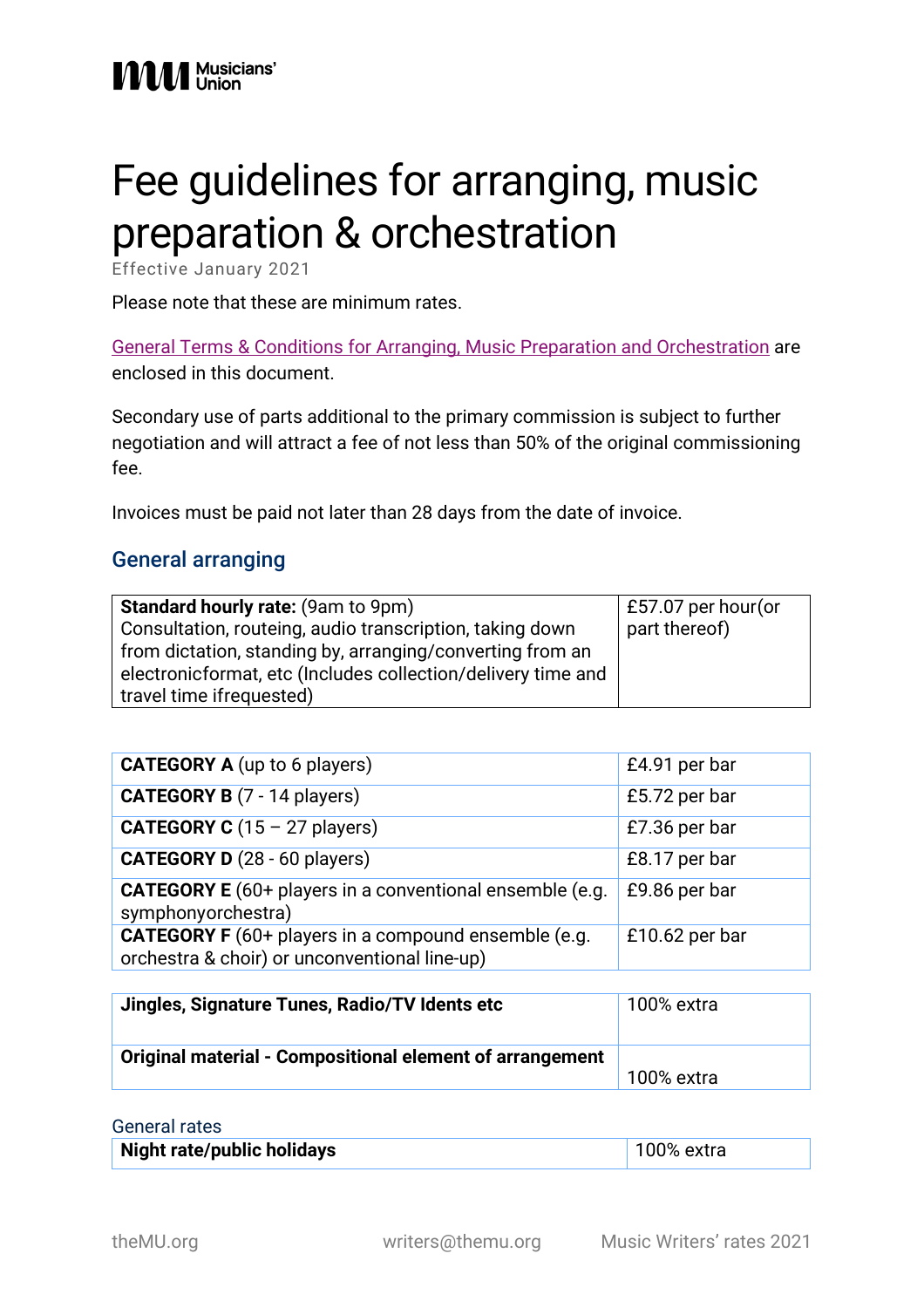| 9pm until dismissed/completion (when enforced by client)                                   |                                  |
|--------------------------------------------------------------------------------------------|----------------------------------|
| <b>Administration fee</b>                                                                  | 15% of the total                 |
| For projects requiring more than one arranger                                              |                                  |
| <b>Standby arranger</b>                                                                    | As per musicians'<br>session fee |
| <b>Musical director</b><br>Where the arranger acts as MD                                   | Double the<br>musicians' fee     |
| <b>Expenses</b><br>Incurred at the request of client, including collection and<br>delivery | At cost                          |

#### **Notes**

- 1. These rates are exclusive of Music Preparation.
- 2. In some cases arrangers may wish to negotiate a rate per title, per minute or for a whole project. In those circumstances the per-bar rate should be applied to an estimated number of bars.
- 3. "Player" means instrumentalist or vocalist.
- 4. Polyphonic instruments such as harp or piano each count as two players.

#### Music preparation

| <b>Standard hourly rate: (9am to 9pm)</b>            | $\vert$ £35.45 per hour |
|------------------------------------------------------|-------------------------|
| Includes collection/delivery time and travel time if |                         |
| requested                                            |                         |

#### Page rates

| Single stave parts                                                                 | £3.96 per page  |
|------------------------------------------------------------------------------------|-----------------|
| Double stave/single stave with other components<br>(including lyrics)              | £7.93 per page  |
| Triple stave and above (e.g. incorporating conductor,<br>rehearsalkeyboard, choir) | £11.91 per page |
| <b>Copying full score/multiple staves</b>                                          | By negotiation  |
| <b>Tacet sheets</b>                                                                | £1.12 per page  |
| Reducing score to rehearsal keyboard part (including<br>copying)                   | £4.91 per bar   |
| Jingles, Signature Tunes, Radio/TV Idents etc                                      | 100% extra      |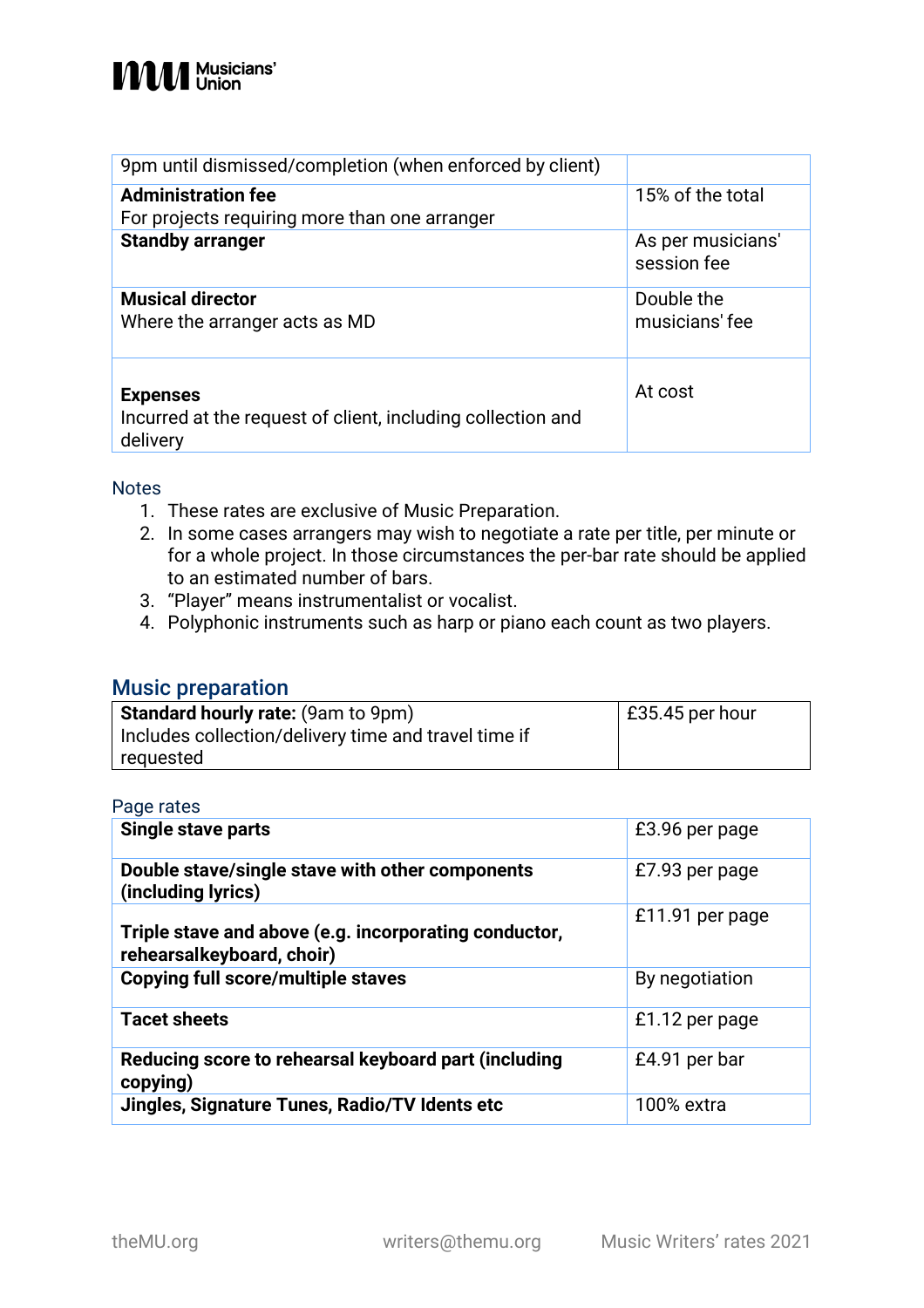

#### Photocopying and electronic reproduction

| Where the client makes copies from the original, the rate<br>for theoriginal manuscript shall be: | 100% extra                          |
|---------------------------------------------------------------------------------------------------|-------------------------------------|
| Copies made from the original manuscript by the copyist:                                          |                                     |
| <b>First copy</b>                                                                                 | Original fee                        |
| Subsequent copies and/or score photocopying                                                       | 94p per page (up to<br>A3 original) |

#### General rates

| <b>Night rate/public holidays</b><br>9pm until dismissed/completion (when enforced by client)<br>Administration fee (for projects requiring more than one<br>copyist) | 100% extra<br>15% of the total   |
|-----------------------------------------------------------------------------------------------------------------------------------------------------------------------|----------------------------------|
| <b>Standby copyist/librarian/score reading</b>                                                                                                                        | As per musicians'<br>session fee |
| <b>Porterage</b><br>For the transport of equipment, such as paper and a printer,<br>toand from the location of the engagement (when<br>requested by client)           | £29.01                           |
| Arranging/converting from an electronic format                                                                                                                        | £57.07 per hour                  |
| <b>Expenses</b><br>Incurred at the request of client, including collection and<br>delivery)                                                                           | At cost                          |

#### **Notes**

- 1. In a number of cases, especially when dealing with midi files, copyists are required to undertake arranging work.
- 2. The standard page shall be 10 staves.
- 3. The title allowance shall be 2 staves.
- 4. The title page shall always be counted as a full page.

#### Retention and disposal

The decision for any legal delivery requirements or method of disposal of printed materials following sessions or performance (scores, parts and any associated paperwork such as session schedules or breakdowns) resides with the Client.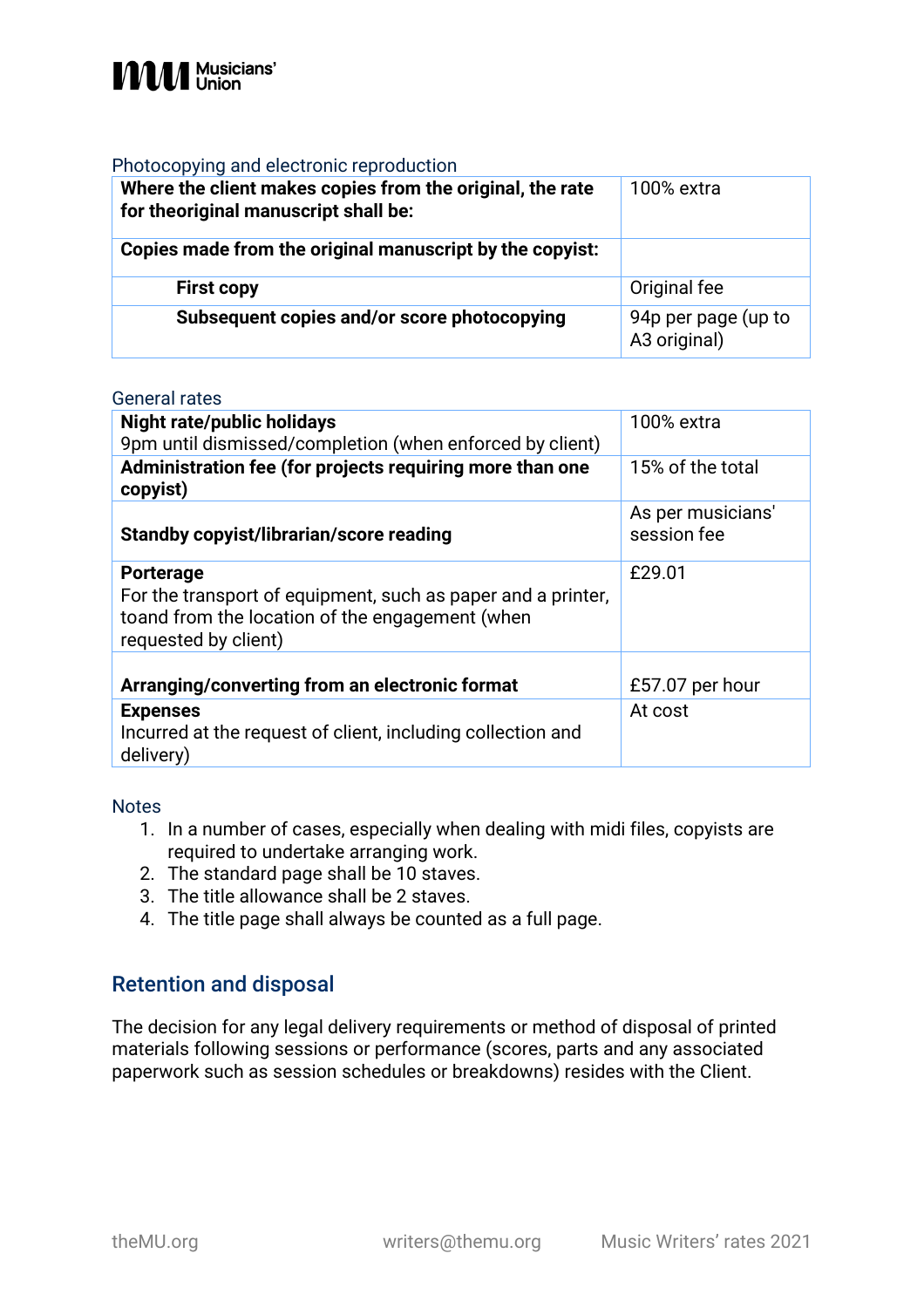## **MMM** Musicians'

#### Retention of Materials

If the Client wishes to retain the printed materials, shipping details should be supplied promptly by the Client and all shipping costs should be met directly by the Client.

The sorting and packaging of materials by the copyist ready for shipping is charged at cost.

#### Disposal of Materials

If the Client does not wish to retain printed materials, agreement should be sought for disposal, either:

- A) Non-secure disposal (via Local Authority domestic recycling or at a municipal recycling facility)
- B) Secure disposal (via a recognised secure destruction service where a Certificate of Destruction can be supplied) charged at cost to the Client.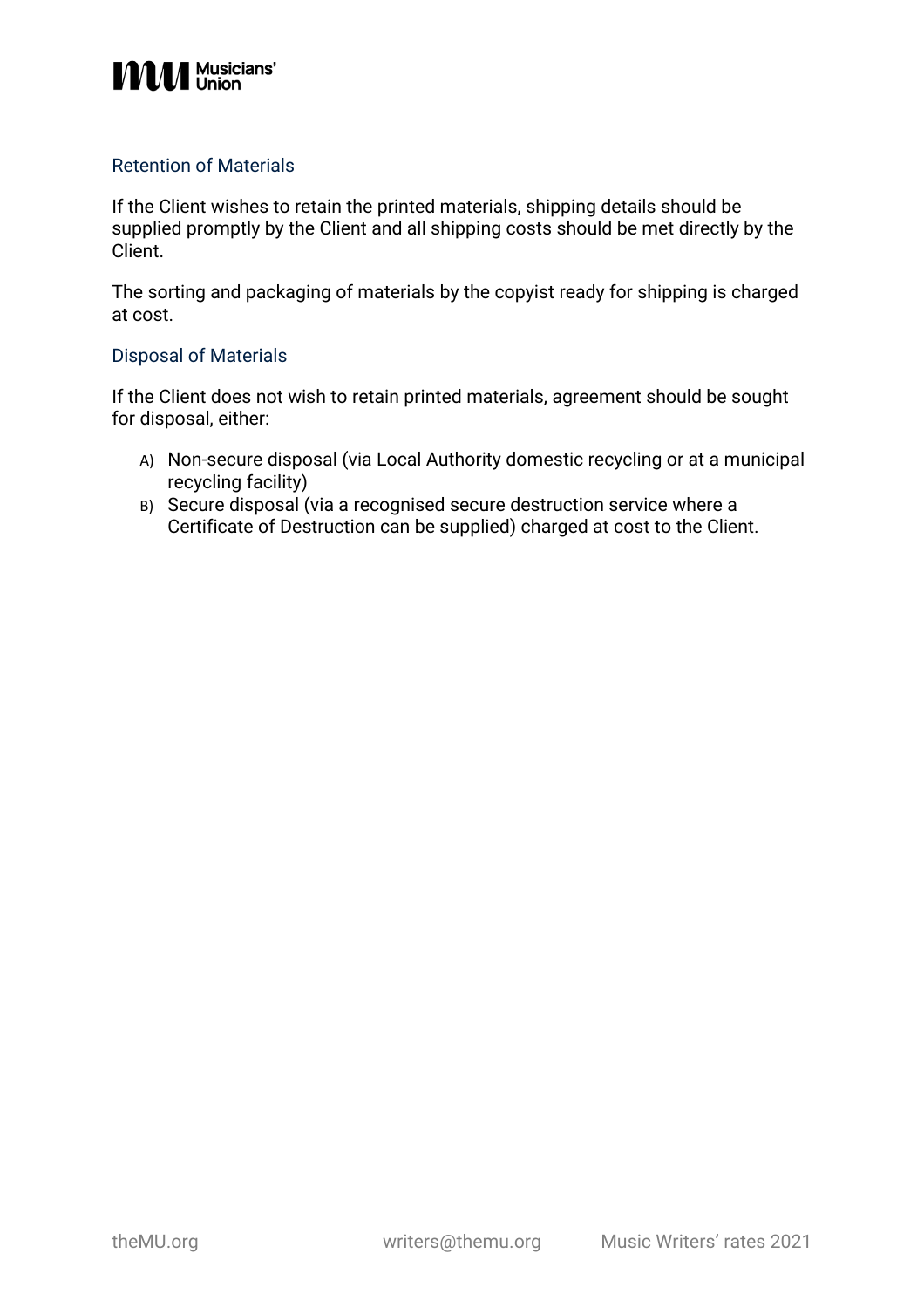### <span id="page-4-0"></span>Music Writers' Section Terms And Conditions

All copyist/arranger commissions carried out by\_\_\_\_\_\_\_\_\_\_\_\_\_\_\_\_\_\_\_\_\_\_\_\_\_\_\_\_\_\_\_\_\_ are undertaken upon thefollowing terms and conditions. Any reference in correspondence to my standard terms and conditionsrefers to the following:

- 1. Prior to undertaking the commission, we shall agree a fee ("the Agreed Fee") being not less than the Musicians' Union/MWS general rates prevailing at the time of our agreement and the uses to which thecommissioned work may be put ("the Agreed Use(s)").
- 2. Further uses beyond the Agreed Uses are precluded without my further written consent and myagreement on further use fees.
- 3. The commissioner undertakes to pay the Agreed Fee within 28 days of delivery of the parts orarrangement (as applicable).
- 4. Insofar as the Agreed Fee is not paid within the 28 days of delivery as aforesaid then interest at the rate specified in the Late Payment of Commercial Debts (Interest) Act 1998 shall be applied to the sumoutstanding from delivery as aforesaid to the date of actual payment.
- 5. The parts or arrangement commissioned shall be delivered in printed or manuscript form only. Saveas otherwise agreed in writing the commissioner shall not be entitled to any computer or other file ondelivery.
- 6. In the event of the commissioner requiring further work (whether copying, adaptation or otherwise) Ishall have the first option to undertake such further work at a further fee to be agreed.
- 7. Where the commission is an arrangement I, as arranger, retain the copyright in the arrangement commissioned and hereby assert my right to be identified as author thereof. I hereby grant the commissioner a licence of the arrangement for the Agreed Use only. The commissioner undertakes toensure that credit is given as follows:

Music arrangement/orchestration:\_\_\_\_\_\_\_ as appropriate to the format: (i) on screen for broadcast or theatrical work; (ii) on product packaging forall commercially distributed work, and (iii) on programme/publicity material for live engagements

Where the commission is for music preparation the commissioner undertakes to use all reasonableendeavours to ensure that credit is given as follows:

Music preparation:\_\_\_\_\_\_\_\_\_\_\_\_\_\_\_\_\_\_\_\_\_\_\_\_\_\_\_\_\_\_\_\_\_\_\_\_\_\_\_\_\_\_\_\_\_\_\_\_\_\_\_\_\_\_\_\_\_